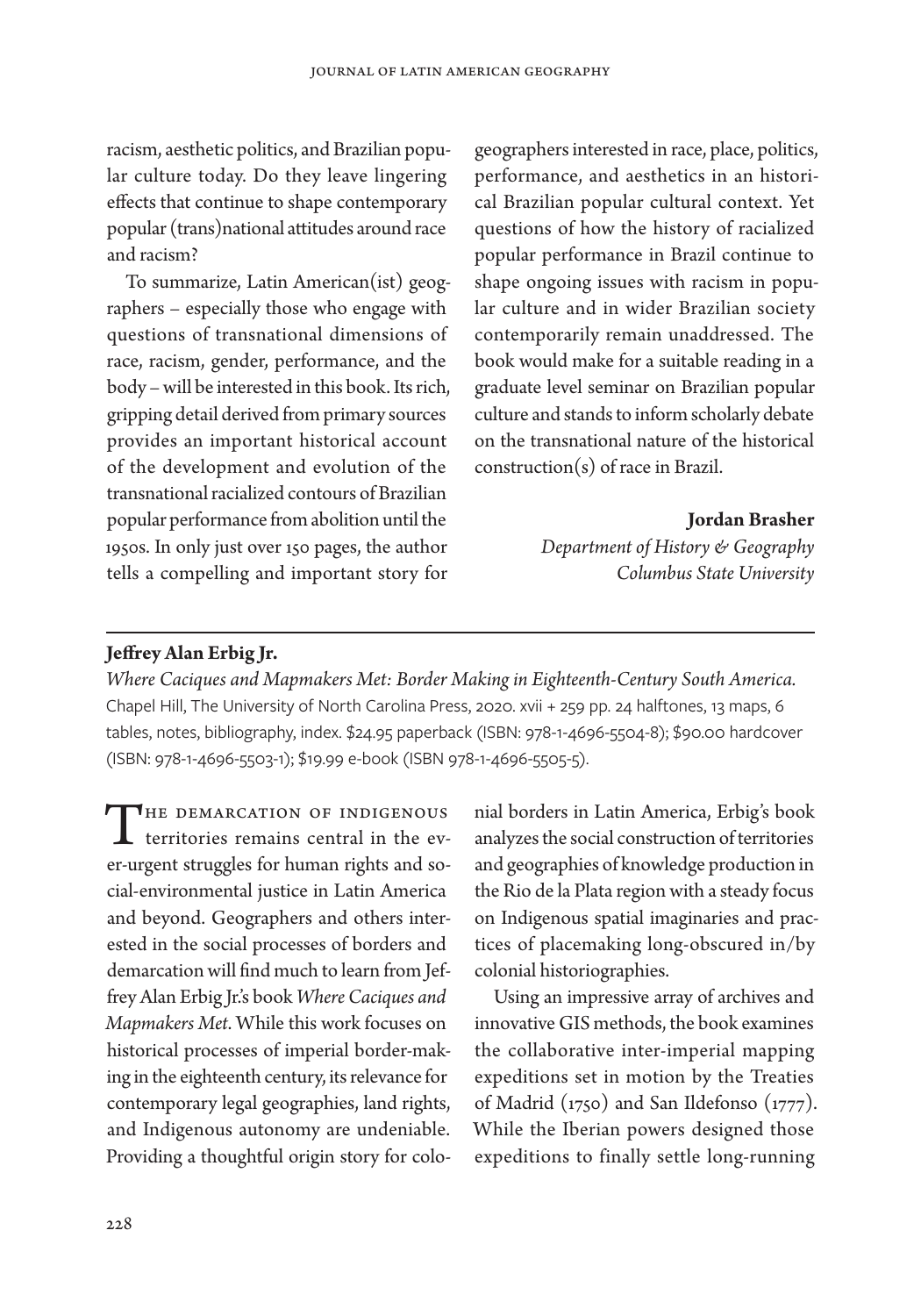border disputes in the Rio de la Plata, Erbig's analysis demonstrates how the region's diverse Indigenous communities intervened in and profoundly shaped those ostensibly bilateral agreements to carve up South America. Thus, the book joins a broader approach to colonial histories and geographies that reveal Indigenous, enslaved, and otherwise sub-altern peoples as powerful cultural and economic actors in historical transformations of the Americas.

Drawing on more than seven hundred manuscripts from two dozen repositories spanning seven countries, Erbig reads against the grain of the colonial archive to emphasize the complex humanity of Indigenous communities, demonstrating how various groups incorporated the imperial processes of border-making into their own sovereignty and spaces. The analysis builds on multi-and-interdisciplinary scholarship on borderlands to evoke fuid territories of interethnic exchange and creation. It relies on an accommodating concept of territoriality derived from the work of legal geographer David Delaney and expanded to include inputs from geographers and socio-spatial heavy hiters such as Ed Soja, David Harvey, and Henri Lefebvre. The explicitly theoretical discussion is limited to a single note in the introduction, still I was fascinated by the potential it holds for this study, and beyond, especially if broadened to include work and ideas by feminist and other critical theorists immersed in the geographies of social diference.

The social construction of territoriality in the Rio de la Plata builds through an introduction, five substantive chapters, and an

exciting, forward-looking conclusion. The book arranges its arguments thematically, even as they unfold chronologically. The flow of the narrative remains smooth and captivating, and the prose is sharp and never pretentious. The introduction succinctly sets the stage and makes clear the book's contributions within historical and geographical literatures. Chapter 1 maps the frenetic landscape on which the book's actions take place, and Chapter 2 reveals how the Iberian powers weaponized maps to transform colonial territorial possession—a social-environmental process with broad and enduring implications. The third chapter details the technical logistics and social practices of the mapping expeditions, and the fourth explains how the newly drawn borders transformed the territorial dynamics and interethnic relations of the Rio de la Plata region. The fifth and final substantive chapter narrates the fallout from the dissolution of the imperial borders amid the republican revolutions of the early nineteenth century, preparing the reader for the thoughtful and far-reaching conclusion.

Throughout, the book illustrates how Indigenous communities participated in, and often profoundly influenced, imperial border mapping, as well as broader processes of placemaking around and across the resulting boundaries. Erbig demonstrates, convincingly, how Indigenous communities used these processes to their advantage. Caciques and other Indigenous individuals infuenced the processes of border making both from outside—as gatekeepers, agitators, and adversaries—and inside the process—as guides, navigators, technicians, couriers, vendors, laborers, and armed escorts. Yet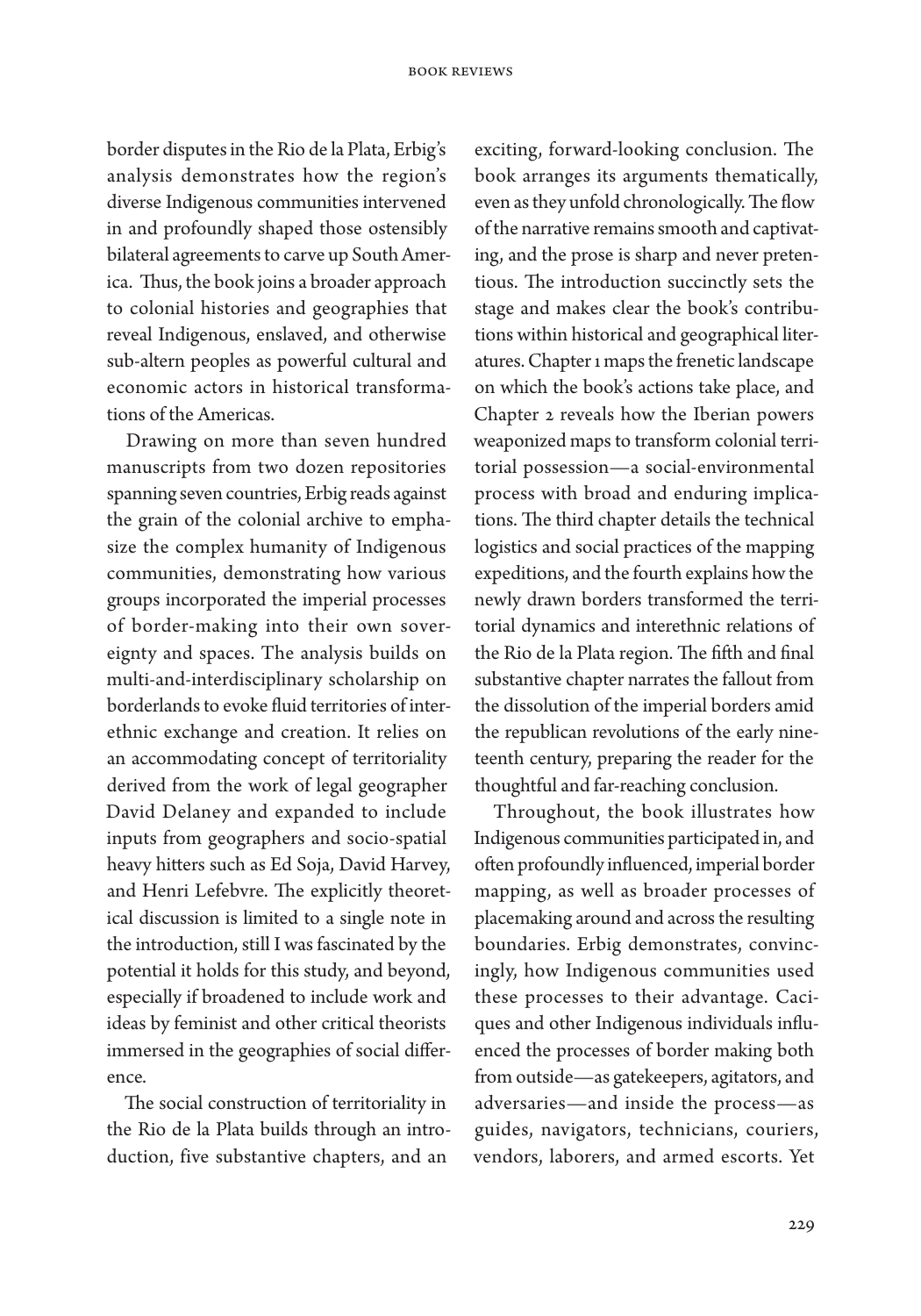key to the analysis are the region's itinerant Indigenous encampments known as tolderías.

Tolderías were mobile communities. This mobility contrasted with the sedentary setlements imposed by the colonizers, and together these conficting spatial imaginaries combined to produce a dynamic, multipolar landscape. While Indigenous communities drew power and agency from their mobility, the European powers sought to limit their power by fxing them in place. By centering the actions and movements of the Indigenous communities, Erbig efectively demonstrates their power, agency, and infuence in the territorial transformations of the eighteenth century. He does this by analyzing an impressive range of archival documents and maps from far fung holdings across South America and Western Europe. Painstakingly melding fragments from a multitude of institutions, the book provides a hard-won model for fnding subaltern voices and actions in Eurocentric documentation.

Erbig fnds in these documents both Indigenous appearances and silences and plots them in a variety of innovative ways using a GIS. An impressive array of maps spatially depicts information drawn from archives and other primary sources, showcasing a powerful method for rethinking the archive. The map on page 125, for example, combines locations of tolderías from 280 manuscripts and symbolizes them by decade. With spatial and temporal sophistication, such maps allow the author to draw telling conclusions, in this case that Indigenous communities and activities gravitated toward the nascent borders over time, suggesting that they recognized borderlands as loci of resources and empow-

erment. While thirteen original maps chart the spatial claims and flows of Indigenous and imperial actors, equally impressive are the insightful analyses and discussions of 22 historical maps integrated throughout the narrative. At every turn, Erbig shares his nuanced readings of the sources, explaining what he found there, but just a vitally, what was missing and how power shaped both the source and its subsequent readings. Archival silences thus become examples of imperial ignorance rather than proof of Indigenous absence.

Focused on flows of power through the legal and territorial geographies of colonial South America, the book efectively dispels a range of misleading binaries. Pure resistance and accommodation, wholly Spanish and Portuguese jurisdictions, and rigid ethnic and racial categories all dissolve in this complex rendering. While the analysis reveals the Iberian on-the-ground mapping strategy for what it was—an atempt to divide lands controlled by Indigenous tolderías among Iberian empires—it also uncovered plenty of evidence that various maneuvers by Indigenous groups directly afected the mapping expeditions. Crucially, Indigenous agency was never only reactionary. Proactive setlement and mobility shaped the region's socio-spatial territoriality in profound ways, forcing the Iberian powers to respond.

Along the way, there were a few points where I wanted to learn more. Despite the innovative methods, the treatment of methodology is minimal. How exactly were the archives translated into a GIS? What were some pitfalls and success stories generated in that process? And what about the agency and